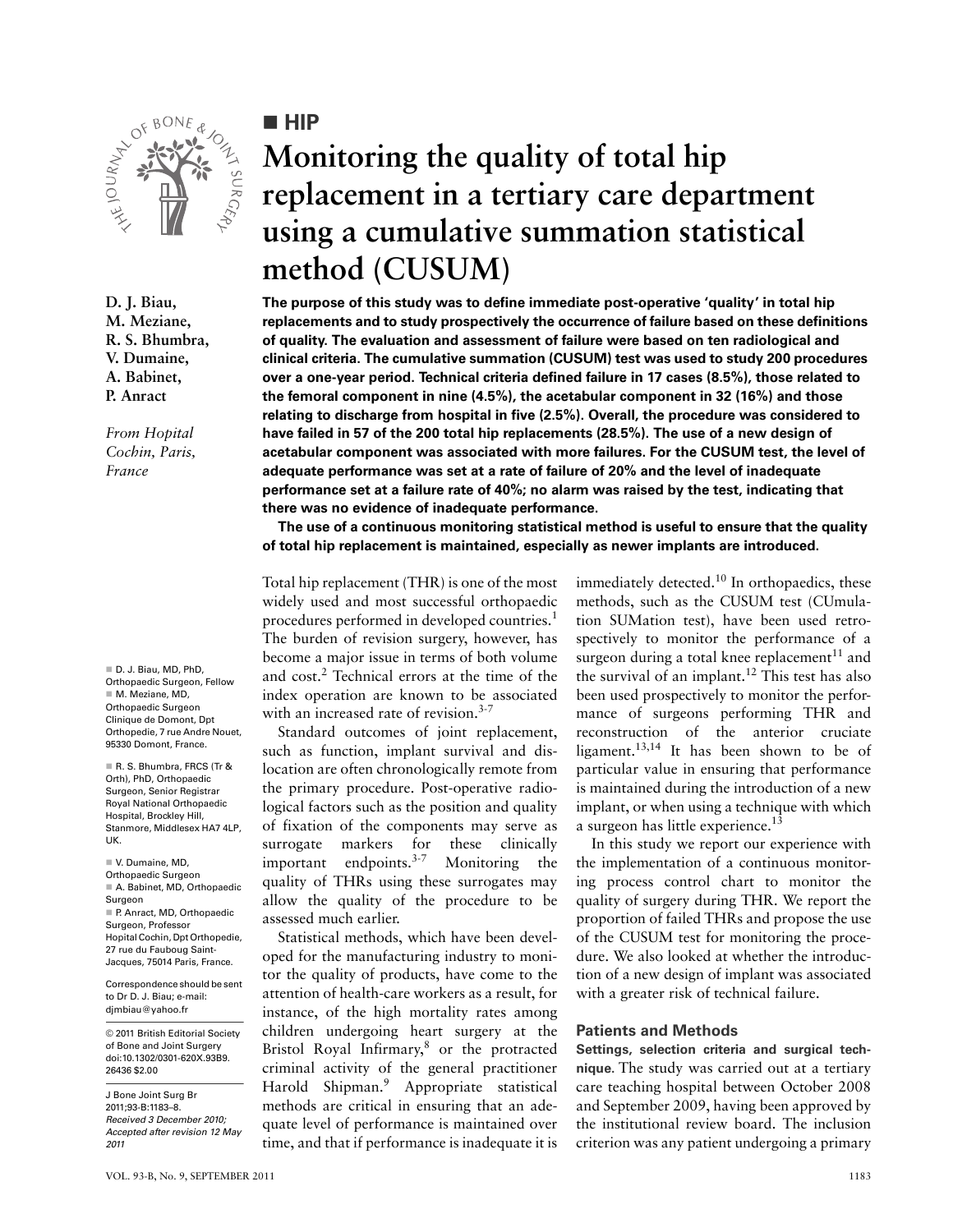

Fig. 1

Radiograph showing a total hip replacement with the implantation of the femoral component (Océane; Tornier, Saint-Ismier, France) according to the French paradox with stem-cortex contact.

THR. Patients were excluded if the procedure was the revision of a hemiarthroplasty or THR. Our usual surgical approach involves a partial anterior trochanterotomy,  $15$ although surgeons were at liberty to use another approach based on the characteristics of the patient and the nature of the operation. Femoral components were implanted according to the French paradox, $2^1$  where cancellous bone is removed from the femoral cavity and the largest component yielding rotational stability is cemented into the femoral canal (Fig. 1). A resorbable bone plug was positioned 1.5 cm from the tip of the stem and cement introduced by retrograde filling of the femoral canal with a syringe. A cement pressuriser was not routinely used. For cemented acetabular components, the acetabulum was prepared with curved gouges and reamers. For uncemented components, the acetabulum was sequentially reamed and the components impacted line to line in accordance with the manufacturer's recommendations. This gives a press-fit of 0.75 mm to 1.8 mm, depending on the type and size of the component. If a trainee performed the operation, they were under the direct supervision of a senior surgeon or fellow.

The following cemented femoral components were available for use during the study: MK III (Stryker Benoist Girard, Hérouville, France), Dedicace (Stryker Benoist Girard) and Océane (Tornier, Saint-Ismier, France). The following acetabular components were used: MK III (Stryker Benoist Girard), Trident (Stryker Benoist Girard), Dynacup (Tornier), RM (Mathys, Bettlach, Switzerland), Medial Cup (Aston Medical, Saint Etienne, France) and Tregor (Aston Medical). An acetabular reinforcement ring (Stryker Benoist Girard) was also available.

**Assessment.** The quality of the procedure was assessed at the time of discharge from hospital using ten criteria (Table I), based on data from the literature showing an association with an increased risk for aseptic loosening, $3-7$  poor function<sup>7,16,17</sup> or dislocation.<sup>18</sup> Anteroposterior radiographs of the pelvis and lateral radiographs of the hip were taken before discharge and evaluated using dedicated software (Roman V.1.7<sup>19</sup>) by two independent orthopaedic surgeons (MM, RSB), who did not participate in the care of the patients. Both rated a small set of radiographs with the main author (DJB) before rating the radiographs of the patients in the study. The anteversion angle of the acetabular component was measured using the method described by Widmer.<sup>20</sup> The assessment of quality of fixation of the femoral component was based on a modified version of the method described by Barrack et  $al^{3,14}$  to accommodate the French paradox; $^{21}$  the presence of a lucent line within 2 mm was considered inadequate, but stem-cortex contact was considered acceptable. Overall, if one or more of these ten criteria were not met, the procedure was considered to have failed. **Patients.** Between 1 November 2008 and 31 October 2009, 200 THRs were performed in our department; 150 (75%) for primary osteoarthritis, 13 (6.5%) for avascular necrosis, 11 (5.5%) for dysplasia, ten (5%) for inflammatory arthritis, eight (4%) for post-traumatic arthritis and eight (4%) for other conditions. Senior surgeons performed 156 procedures (78%). The surgical approach involved a partial anterior trochanterotomy in 185 cases (92.5%). Concomitant hardware removal was performed in nine cases (4.5%), an acetabular reinforcement ring was used in eight (4%) and bone autograft was added in five (2.5%). Post-operative inpatient radiological evaluation was not completed for four patients, one of whom died during their hospital stay; radiological evaluation was incomplete in a further eight cases because in four the contralateral hip centre was not adequate for comparative analysis (high-riding dislocation, hip with no femoral head, loose total hip replacement with high centre of rotation and contralateral bone deformity), no reliable reference was available from the lesser trochanter in three and radiographs were not adequate in one.

**Statistical methods.** The CUSUM test<sup>22</sup> has a simple and intuitive graphical representation where the score  $S_t$  is plotted on the *y*-axis against the observations on the *x*-axis. The score increases with failures and decreases with successes. If the plot crosses the limit h, an alarm is emitted indicating that performance is not adequate. The test has a holding barrier at zero that prevents the score from drifting away from the limit h with accumulation of successes. Therefore, the test remains responsive at all times to poor performance, should it occur, and past successes do not compensate unnecessarily for present failures. In the present case, based on a preliminary report<sup>14</sup> and on consensus among surgeons in the department, the adequate performance level (null hypothesis, also known as the target) was set at 20% failure rate and the inadequate level of performance was set at 40% failure rate (alternative hypothesis). Based on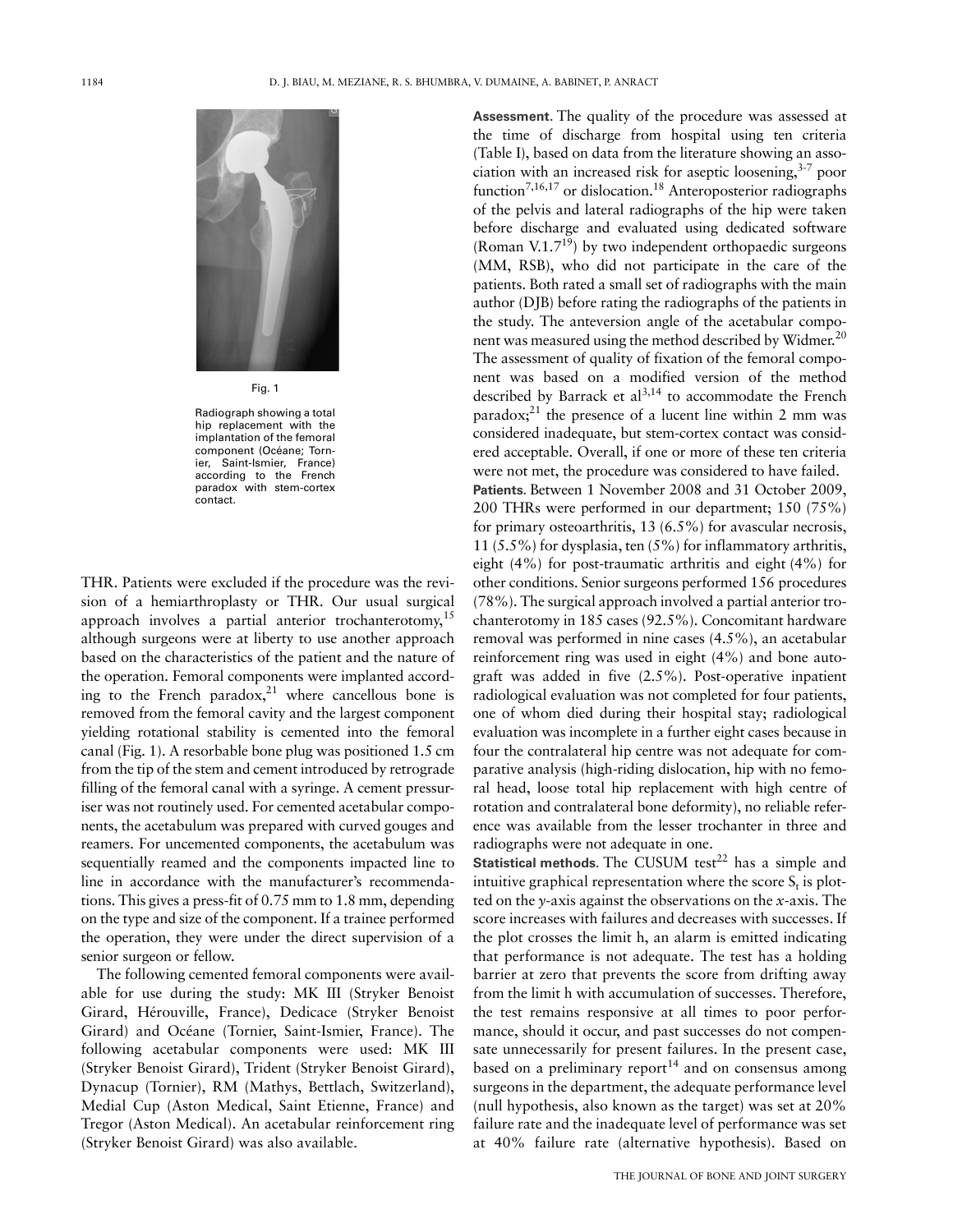| Criteria  |    | Inadequate if                                                                                                                                                | <b>Method of measurement</b>                  |
|-----------|----|--------------------------------------------------------------------------------------------------------------------------------------------------------------|-----------------------------------------------|
| Technique |    | Fracture of the acetabulum requiring fixation or a modification in the As per operative note<br>surgical technique; intra-operative revision of the implants |                                               |
|           |    | Fracture of the femur requiring fixation or a modification in the<br>surgical technique; intra-operative revision of the implants                            | As per operative note                         |
|           |    | $-1$ cm $>$ leg-length difference $>$ 2 cm                                                                                                                   | Radiograph anteroposterior pelvis             |
| Stem      |    | $-4^{\circ}$ > stem inclination angle > $+4^{\circ}$                                                                                                         | Radiograph anteroposterior pelvis             |
|           | 5  | Stem cement mantle modified Barrack <sup>3</sup> C or D inadequate in eight<br>zones or more                                                                 | Radiograph anteroposterior and<br>lateral hip |
| Cup       | 6  | $+30^{\circ}$ > cup abduction angle > $+55^{\circ}$                                                                                                          | Radiograph anteroposterior pelvis             |
|           |    | $0^\circ$ > cup version angle > +30 $^\circ$                                                                                                                 | Radiograph anteroposterior pelvis<br>and hip  |
|           | 8  | Lucent line $\geq 1$ mm in one zone or more for cemented cups or a gap Radiograph anteroposterior pelvis<br>$\geq$ 3 mm for uncemented cups                  |                                               |
| Clinical  | 9  | Dislocation or re-operation for any reason during hospital stay                                                                                              | As per hospital record                        |
|           | 10 | Death, regardless of the reason during hospital stay                                                                                                         | As per hospital record                        |

Table I. Description of the ten criteria considered for assessing quality

Table II. Monthly and overall description of patients' and surgeons' characteristics, with the number of failed total hip replacements per technique, stem, cup, clinical and overall criteria

|                                                             | <b>Months</b> |                |                |     |     |     |     |     |     |     |          |                |                |                  |
|-------------------------------------------------------------|---------------|----------------|----------------|-----|-----|-----|-----|-----|-----|-----|----------|----------------|----------------|------------------|
| Variable                                                    | Nov           | <b>Dec</b>     | Jan            | Feb | Mar | Apr | May | Jun | Jul | Aug | Sep      | Oct            | <b>Total</b>   | NAs <sup>'</sup> |
| Number of patients                                          | 10            | 21             | 21             | 21  | 26  | 20  | 12  | 20  | 11  | 8   | 16       | 14             | 200            | 0                |
| Surgeon grade (senior)                                      | 9             | 14             | 16             | 16  | 20  | 15  | 9   | 16  | 9   | 6   | 13       | 13             | 156            | 0                |
| Diagnosis (primary)                                         | 6             | 11             | 18             | 19  | 21  | 10  | 10  | 19  | 7   | 5   | 14       | 10             | 150            | 0                |
| Cup (cemented)                                              | 5             | 12             | 11             | 8   | 8   | 11  | 8   | 9   | 8   | 3   | 6        | 6              | 95             | 0                |
| Stem (cemented)                                             | 10            | 21             | 21             | 21  | 26  | 20  | 12  | 20  | 11  | 8   | 16       | 14             | 200            | 0                |
| Intra-operative revision                                    | 0             | 1              | 1              | 0   | 0   | 0   | 1   | 0   | 0   | 0   | 0        | 0              | 3              | 0                |
| Intra-operative fracture/<br>fixation                       | 0             | 1              | 1              | 0   | 0   | 0   | 0   | 0   | 1   | 0   | 0        | 0              | 3              | 0                |
| Leg-length inequality                                       | 0             | 0              | 1              | 1   | 1   | 1   | 2   | 1   | 1   | 0   | 1        | 2              | 11             | 12               |
| Stem angulation (outside<br>$-4^\circ$ to $+4^\circ$ range) | 0             | 0              | 0              | 0   | 1   | 0   | 0   | 0   | 0   | 1   | $\Omega$ | 0              | $\overline{2}$ | 6                |
| Stem fixation (Barrack C<br>or $D^3$ )                      | 1             | 0              | 0              | 1   | 0   | 2   | 0   | 1   | 2   | 0   | $\Omega$ | 0              | $\overline{7}$ | 4                |
| Cup abduction (outside 30°<br>to 55° range)                 | 0             | 1              | $\overline{2}$ | 5   | 2   | 0   | 2   | 1   | 0   | 1   | 0        | 0              | 14             | 4                |
| Cup version (outside 0° to<br>$30^\circ$ range)             | 0             | $\overline{2}$ | $\overline{2}$ | 1   | 0   | 0   | 0   | 0   | 0   | 1   | $\Omega$ | 0              | 6              | 11               |
| Cup fixation (inadequate)                                   | 0             | 0              | 1              | 3   | 3   | 0   | 2   | 1   | 0   | 2   | 2        | 2              | 16             | 4                |
| Dislocation/re-operation                                    | 0             | 1              | 0              | 0   | 0   | 1   | 1   | 0   | 0   | 0   | 0        | 1              | 4              | 0                |
| Death                                                       | O             | 0              | 0              | 0   | 0   | 0   | 0   | 0   | 1   | 0   | 0        | 0              | 1              | 0                |
| Technique failed <sup>†</sup>                               | 0             | $\overline{2}$ | 3              | 1   | 1   | 1   | 3   | 1   | 2   | 0   | 1        | $\overline{2}$ | 17             | nap              |
| Stem failed <sup>#</sup>                                    |               | 0              | 0              | 1   | 1   | 2   | 0   | 1   | 2   | 1   | ٥        | 0              | 9              | nap              |
| Cup failed <sup>§</sup>                                     | O             | 3              | 4              | 8   | 4   | 0   | 4   | 1   | 0   | 4   | 2        | 2              | 32             | nap              |
| Discharge failed <sup>1</sup>                               | O             | 1              | 0              | 0   | 0   | 1   | 1   | 0   | 1   | 0   | 0        | 1              | 5              | nap              |
| Overall failed procedure                                    | 1             | 5              | 7              | 9   | 6   | 4   | 7   | 3   | 4   | 4   | 3        | 4              | 57             | nap              |

\* NAs, missing values; nap, not applicable

† technique failure considers any failure of criteria 1, 2 or 3 from Table I

‡ stem failure considers any failure of criteria 4 and 5 of Table I

§ cup failure considers any failure of criteria 6, 7 or 8 from Table I

¶ discharge failure considers any failure of criteria 9 or 10 from Table I

computer simulations, a limit of  $h = 8.8$  was chosen to yield a true discovery rate (TDR) of at least 99% over 200 procedures (the estimated number of procedures performed per year). The corresponding false discovery rate (FDR) was 0.17%. Specific meetings were held every three to four months to present the results of the CUSUM test and the radiographs of failed procedures. Consensus was obtained over the failures, technical issues were discussed and solutions were proposed. In order to test whether the introduction of new implants was associated with more

technical failures, a two-sided Fisher's test at a significance level of 5% was performed to compare the proportion of cups and stems that failed when a new implant was used.

#### **Results**

Overall, 57 of the 200 THRs (28.5%) were considered to have failed. Technical factors were responsible for failure in 17 procedures (8.5%) (Table II), factors relating to the femoral component in nine (4.5%), those relating to the acetabular component in 32 (16%) and factors relating to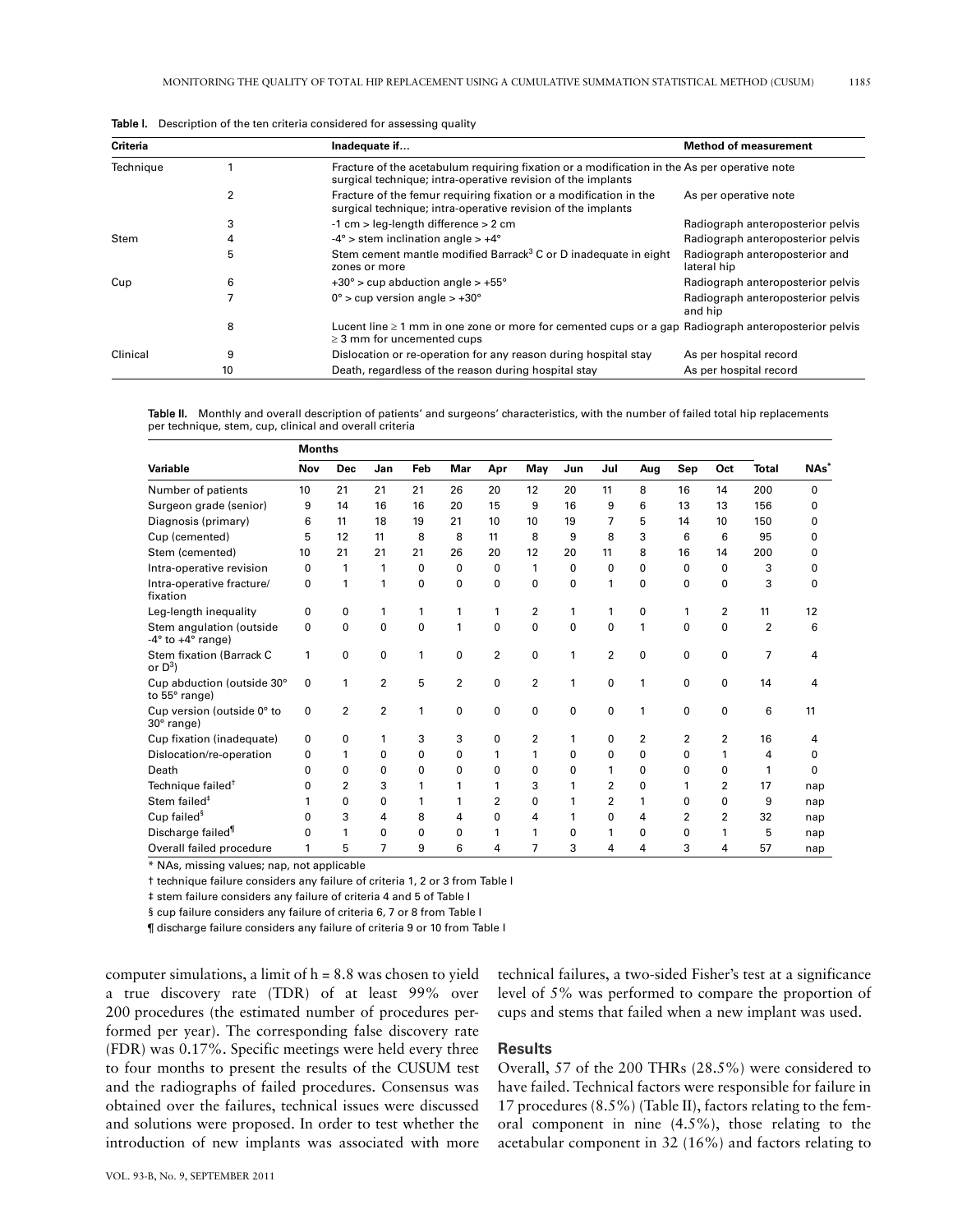

Graph showing the CUSUM test over 200 total hip replacements.  $p0 = 0.2$ ,  $p1 = 0.4$ , and  $h = 8.8$ , h is the decision limit; arrows indicate the dates when meetings were held in the department. No alarms were raised, indicating that performance was maintained throughout the monitoring period.

discharge from hospital in five (2.5%). Individual factors causing failure most often were fixation of the acetabular component (16 procedures (8%)), the abduction angle (14 procedures  $(7\%)$ ), and leg length (11 procedures  $(5.5\%)$ ).

Throughout the monitoring period no alarm was raised by the CUSUM test to indicate that performance was inadequate (Fig. 2). Nonetheless, technical issues were discussed during the four meetings conducted during the year. The fixation of newly introduced uncemented acetabular components was related to failure because of a gap  $\geq 3$  mm at the dome region (Fig. 3). It was thought that this was either due to inappropriate reaming or because of oversizing of the component. For the abduction angle and leglength inequality it was emphasised that care be taken during the procedure to position the components correctly, and that an intra-operative radiograph be taken if there was any doubt about the position of a component or routinely when implanting newly introduced acetabular designs.

The proportion of failed acetabular components increased significantly with the use of a new design compared to those that had been used before (17 failures in 63 hips (27%) *versus* 15 failures in 137 hips (11%), Fisher's exact test;  $p = 0.0064$ ). However, the proportion of failed femoral components of a new design did not differ significantly from that of femoral components with a known design (one failure in 51 hips (2%) *versus* eight failures in 149 hips  $(5\%)$ , Fisher's exact test;  $p = 0.45$ ).

#### **Discussion**

The emergence of quality control methods to monitor the performance of surgeons is driven by health-care authorities, patients and doctors themselves.<sup>8,23,24</sup> The need for these methods is reflected in both intra- and inter-unit performance variation at any given time, $^{25}$  as well as over a

period of time.<sup>14</sup> Therefore, one should not assume that the level of care provided to patients is adequate based on the publication of reports from other centres or other providers at any particular time. Indeed, only a continuous evaluation of performance will actually inform patients, doctors and health authorities of the true level of care provided. Continuous monitoring of the quality of THRs was introduced in our department in 2006 to ensure that the quality was maintained over time, $^{14}$  especially when new implants were introduced.

Based on previous work, a target failure rate of 20% was chosen.<sup>4,16,26-29</sup> In a similar previous study<sup>14</sup> we targeted a 10% failure rate, but this was later felt too difficult to attain: too many alarms were raised and the alarms lost their capacity to inform. Consequently, we decided to aim for a more conservative approach. However, a 20% failure rate may, in fact, be particularly difficult to achieve, given that the final outcome is a composite of ten criteria and that previous authors have reported a significant rate of failure for some of these criteria alone. To the best of our knowledge, no other centre has reported the proportion of combined technical errors. Other authors have looked at only one or two factors. Bosker et al,  $^{26}$  in a prospective study of 200 consecutive THRs performed by various surgeons at a single centre, reported a 17% probability that the version angle of the acetabular component would be outside the +5°/+25° target, a 15% probability that the abduction angle would be outside the  $+30^{\circ}/+50^{\circ}$  target, and a combined 29% probability that the component would be outside one of these two targets. Chambers et al,<sup>4</sup> in a casecontrol comparative study of femoral components which had failed due to aseptic loosening and those that had survived, reported that the prevalence of an inadequate cement mantle (Barrack C or D) was 19% in a randomly chosen sample of 60 patients, and 69% in the 22 failed cases. García-Cimbrelo et al, $^{27}$  in a retrospective study of acetabular components after 452 Charnley THRs performed by various surgeons, reported that the prevalence of a demarcation line in one zone or more on the immediate postoperative radiographs was  $48\%$ . Kobayashi et al,<sup>30</sup> in a retrospective study of 328 acetabular components performed by various surgeons at different institutions, reported that the prevalence of a demarcation line in one zone or more on the one-year post-operative radiographs was 30%. White and Dougall, $31$  in a prospective multicentre study of 200 THRs performed freehand by various surgeons, reported that the prevalence of leg-length inequality outside the -10 mm/+20 mm target was 10%.

The most common reasons for failure were inadequacy of fixation of the acetabular component and an inappropriate abduction angle and leg length. Fixation of the acetabular component was the most common cause of failure during the monitoring period, and this was seen mostly with the use of newly introduced press-fit acetabular components. Despite fixation being achieved at the periphery, we believe that a gap of  $> 3$  mm demonstrates inadequate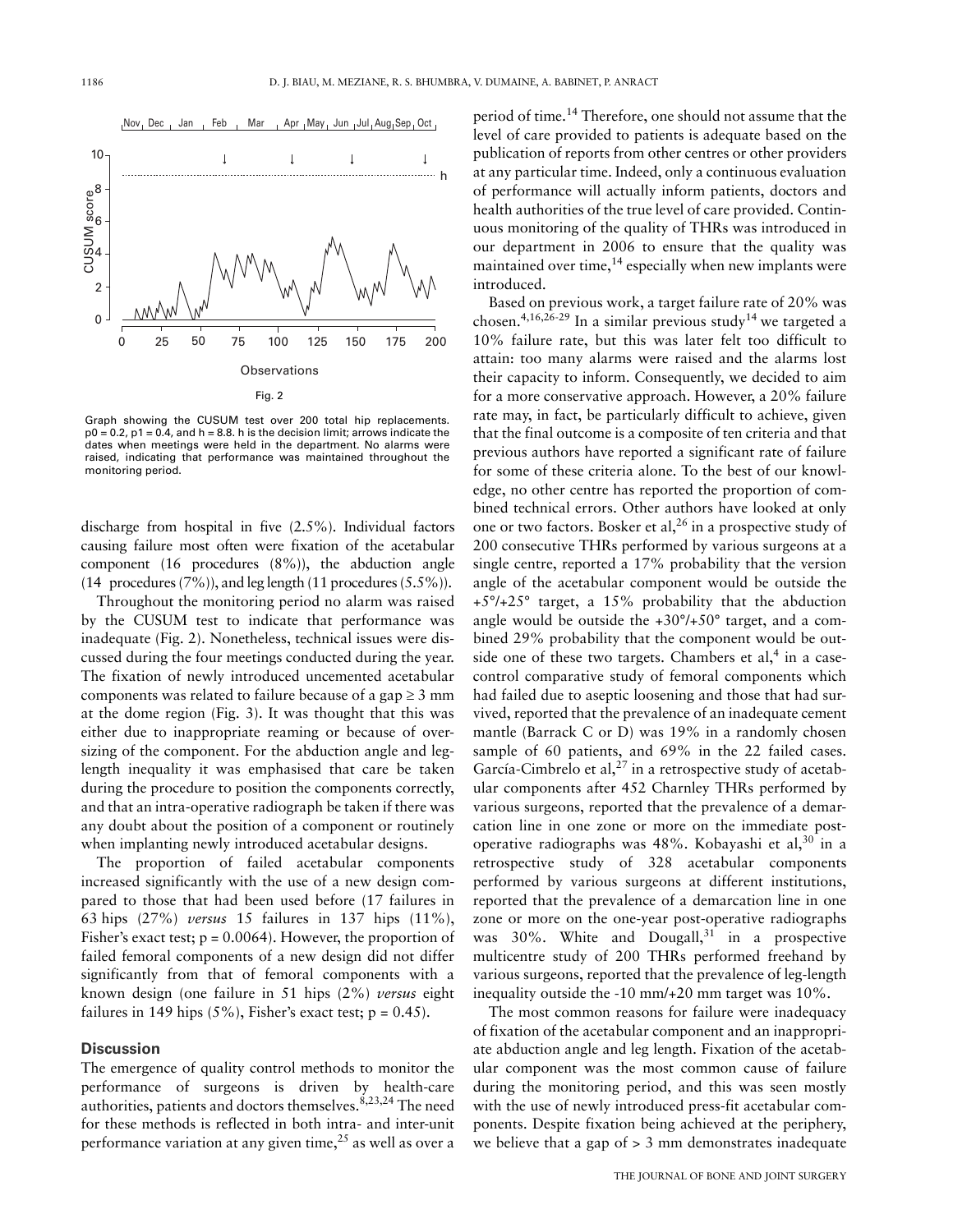

Fig. 3a Fig. 3b







Fig. 3c

Examples of post-operative radiographs with inadequate fixation of the acetabular component (see Table I, criterion 8), showing a) the MK III acetabular component (Stryker Benoist Girard, Hérouville Saint Clair, France), b) the Dynacup component (Tornier, Saint-Ismier, France), and c) the RM component (Mathys, Bettlach, Switzerland).

technique. Inadequate reaming, due either to the inaccuracy of acetabular reamers or to the implantation of oversized components, is the usual cause for a gap at the dome. $32-34$ 

In our study, important gaps at the dome could also be explained by inadvertently reaming too far with small reamers (Fig. 3). These factors certainly played a role in the failures. During the study it was therefore recommended after the third meeting that intra-operative radiographs should be routinely obtained when using one of the new acetabular components (Dynacup, Tornier; and RM, Mathys). Compared to our previous report, in which we had a failure rate of 34%, our results have improved.<sup>14</sup> This may be due to improvements in our technique for cementing the femoral component which was a significant problem during the last period of monitoring. Nonetheless, technical issues, such as positioning the acetabular component appropriately, remain, and there may be a limit to the accuracy and consistency that one can reach with a freehand technique. The use of computerassisted surgery may be necessary to improve performance further.<sup>35-37</sup>

The interpretation of some of the radiological criteria, such as the abduction angle of the acetabular component or leg length, and extrapolating those criteria to outcome, might be considered to be a limitation of this study. We decided to set limits at the widest acceptable range to avoid penalising surgeons excessively. For instance, a large range of anteversion angles was allowed because the effect of this criterion on the post-operative risk of dislocation depends also on the anteversion of the femoral component, which was not measured.<sup>18</sup> Other centres or surgeons may choose different criteria, so as to accommodate for uncemented femoral components. Errors in interpretation associated with radiological measurements, missing radiographs and inadequate operation notes may affect the proportion of inadequate hips reported. Significant efforts have been made to minimise the number of patients discharged without having radiographs (1.5%).

Although the overall failure was above the targeted performance rate, the CUSUM test did not emit an alarm. There are two possible explanations: the first is that the true performance was worse than the target and that this